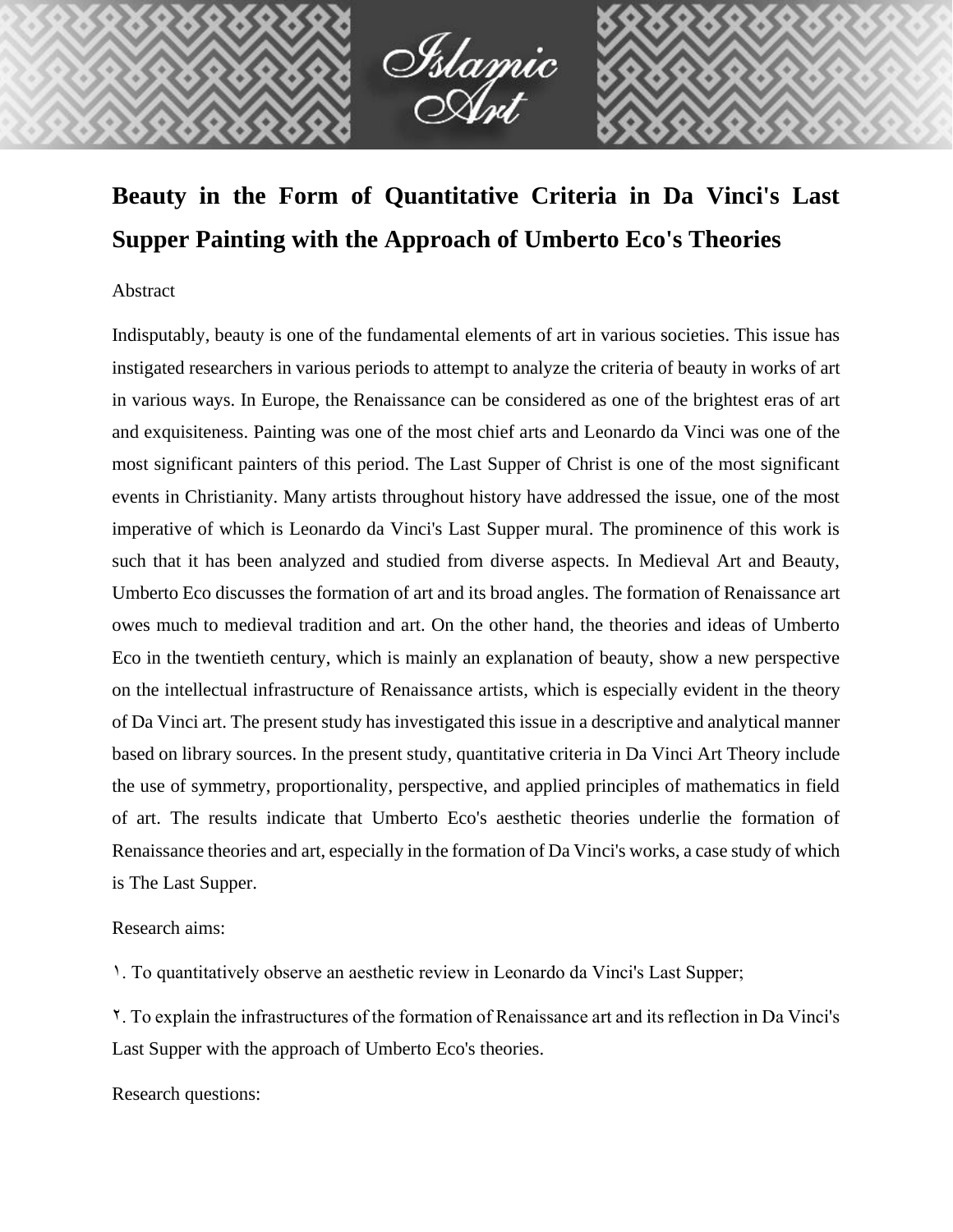1. What are the quantitative criteria such as dexterity and coordination in the formation of Leonardo da Vinci's Last Supper?

2. How does Umberto Eco's analytical discussions show the quantitative infrastructure in Leonardo da Vinci's Last Supper?

Keywords: Beauty, Quantitative Criteria, Last Supper, Leonardo da Vinci, Umberto Eco.

#### Introduction

The importance of the Last Supper painting as an analytical study has always been considered. The painting of the Last Supper by Leonardo da Vinci During experienced many fluctuations. Da Vinci painted one of the most influential works of art in history by painting The Last Supper in 1490 as the painting is full of symbolic references. In the early Renaissance, The Last Supper by Andrea del Castano (1447) is another example. In the Last Supper painting by Leonardo, he attempts to simplify the architecture and focus more on the subject of the work. It is worth mentioning that before the Renaissance, the ancient Greeks applied perspective in their works; but then again they were not able to display it on a flat screen. An example of the use of perspective in the  $\ell$ th century is Hoffmann, in which in his artwork, the dimension and perspective of lines are misused. The aesthetics of coordination have always, over centuries, experienced different and complex forms. During the Renaissance, mathematical studies of theoretical and scientific perspectives reached its peak and the theory of visual arts was a new discipline that was not yet fully understood; also, the authors and artists of this age were exploring unknown lands. Thus, it is likely that the first codified treatise was Renaissance Theory of Art on Painting by Leon Batista Alberti, and later other artists developed the path of science and art based on the knowledge of perspective, mathematics, and of course Alberti's approach. After Da Vinci, many artists, including Raphael and Michelangelo, used golden proportions to enhance the quality and physicality of their paintings. In general, the rediscovery of the golden ratio during the Renaissance allowed artists to continue to advance their goals more broadly through mathematics. In the artistic path, too, the artist's view was taken from a mathematical point of view; as for until then, the artist saw beauty in painting in creating proportion and symmetry and reviving the science of landscapes and mirrors. Leonardo believed in a truth that Panofsky called a symbol of the fidelity of Renaissance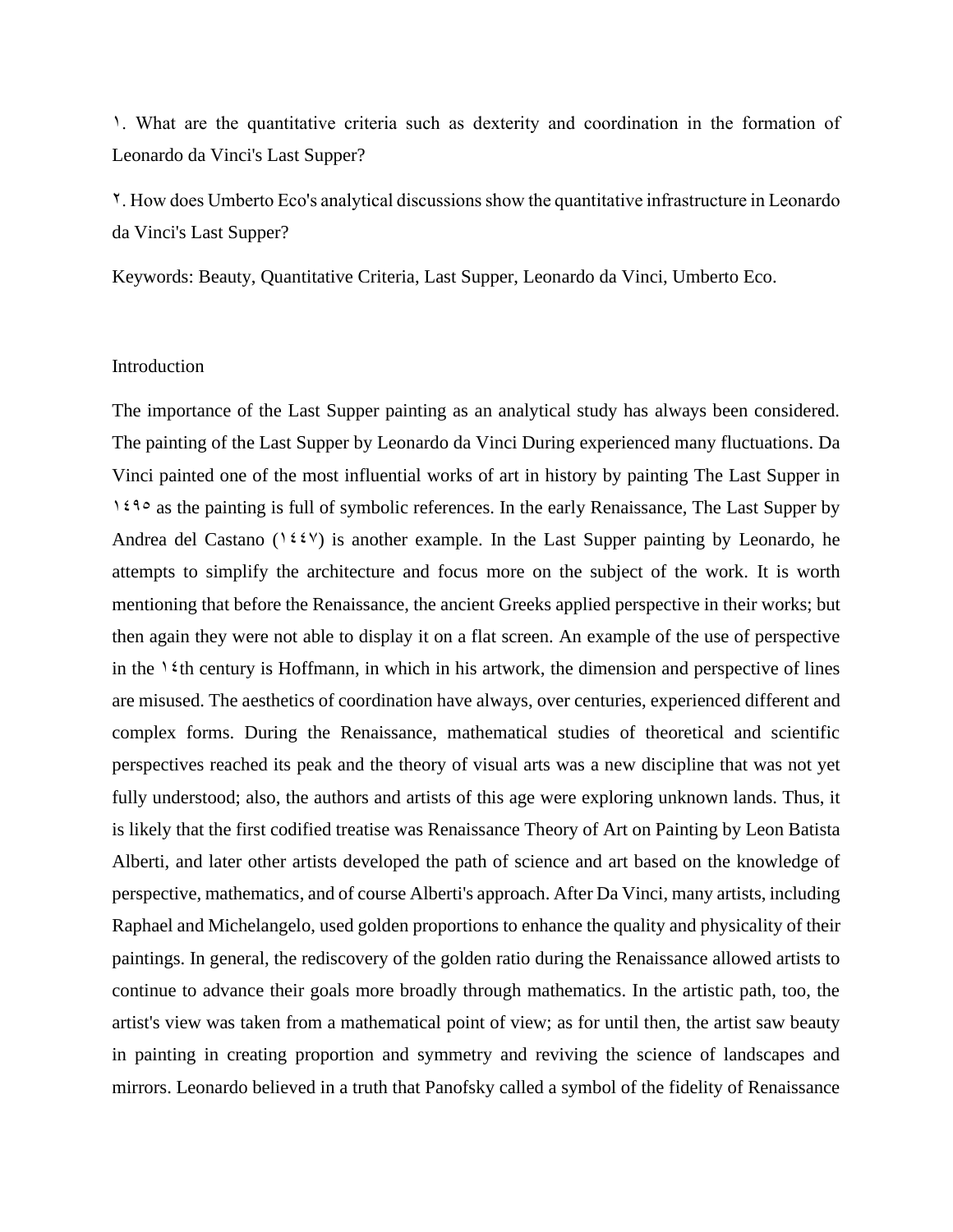art theory, and Umberto Eco percieved it as a truth of a combination of theory and practice. Da Vinci believed that action should always be based on solid theories. In some cases, he even considers theory to be higher than action and teaches artists to learn science first and then to do something that is the product of that knowledge. Da Vinci points out in his works that if the viewer understands the reasons for natural processes, he no longer requires experience to understand them. The Last Supper painting is significant in that Da Vinci attempts to express a spiritual effect by creating mathematical concepts. He narrates a work based on quantitative criteria so that the viewer becomes more and more fascinated by the story of Christ. On the other hand, Umberto Eco, in his book Medieval Aesthetics, expresses art that differentiates the formation of Renaissance art.

In examining the background of the research subject, topics such as the study of innovations, scattered engineering inventions, and the artistic creations of Leonardo da Vinci have been addressed. Varamini  $(Y \cdot Y)$  in "Study of the life and works of Leonardo da Vinci" acknowledges the learning of Da Vinci knowledge that has overshadowed all aspects of his life, especially in art. In another study, Akbari  $(Y \cdot Y)$  entitled "Study of the subject of light and shadow in the treatise of Da Vinci's treatise" points out that the qualitative components of Da Vinci's works such as the subject of light and shadow that have a great impact on creating his unique style. In the present study, he explains the infrastructures that led to the formation of the Renaissance art and, consequently, to the works of Da Vinci. Much research has been done on the analysis of the Last Supper painting; however, few have specifically dealt with the formation of quantitative criteria based on the views of Umberto Eco. In this paper, the painting of the Last Supper has been studied based on its quantifiable characteristics.

The present article is descriptive-analytical and technical in nature. The data collection method is library research and data collection tool are a notes taken from books, articles and dissertations. The method of analysis The analysis of the findings in this study have been qualitative, and the criterion of analysis is based on reasoning and inference. For this purpose, the findings are referred to in the form of text to a number of images that are indicative of evidence. Information collection is evaluated and their unknowns are discovered. They are then interpreted and diagnosed with the help of reasoning, which is concluded logically and practically.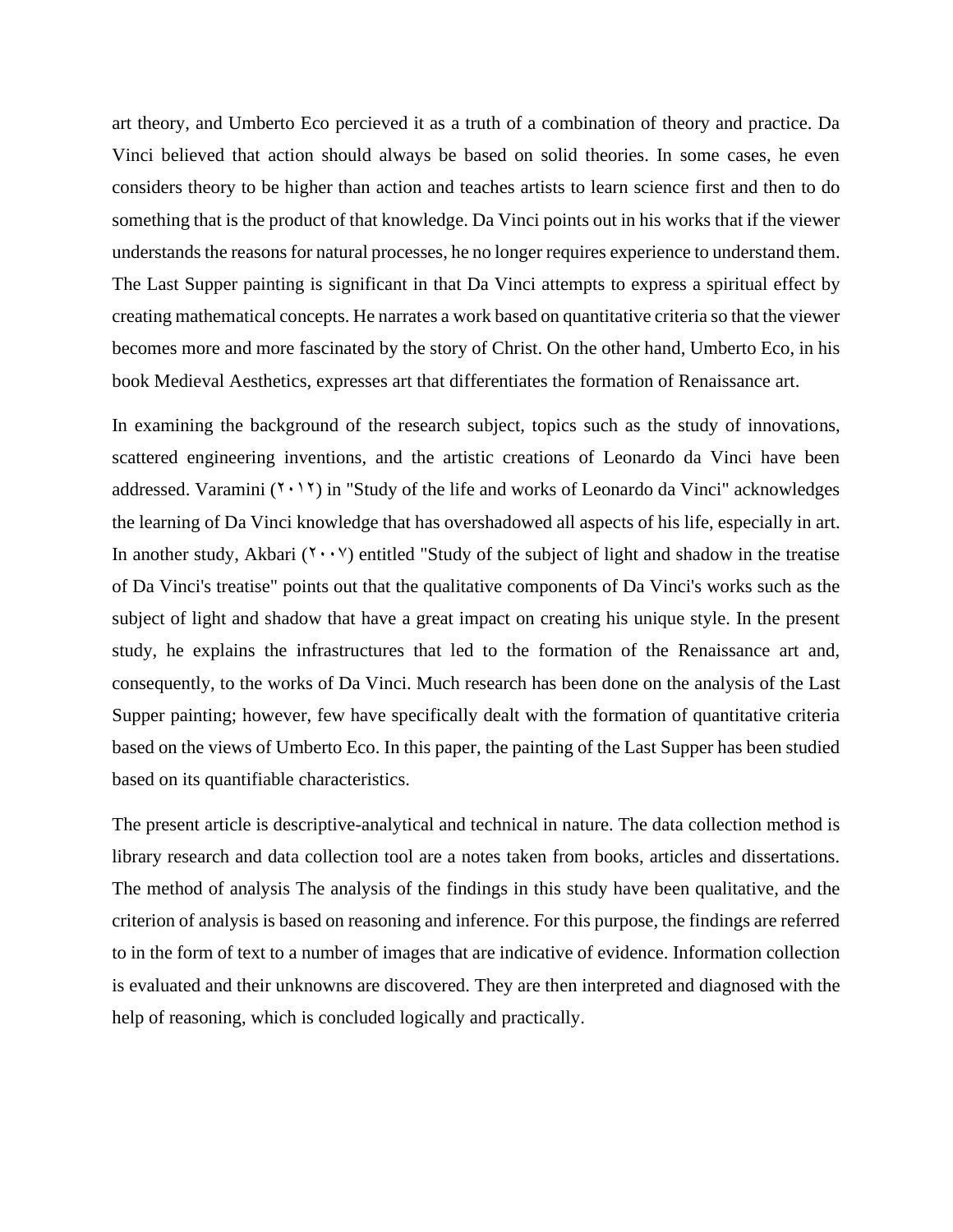#### **References**

Akbari, Mahnaz.  $(Y \cdot Y)$ . A study of light and shadow in Da Vinci's treatise. Thesis Master Thesis. Al-Zahra University.

Alaei, Providence.  $(7 \cdot 7)$ . "Leonardo da Vinci: Terrible Symmetry." Journal of Beautiful Recognition,  $9, 7 \times 27$ , [In Persian]

Barash, Moshe.  $(Y \cdot Y)$ . Theories of Art. Translated by Mohammad Reza AyvalghasemiBolghasemi, Tehran: Cheshmeh Publishing. [In Persian]

Berger, S and  $(Y \cdot Y)$ . The Art of Philosophy: Visual Thinking in Europe from the Late Renaissance to the Early Enlightenment. Princeton University Press.

Da vinci, L.  $(Y \cdot Y)$ . Thoughts on Art and Life. Independently Published.

Eco, Umberto.  $(1 \cdot 17)$ . History of Beauty, translated by Homa Bina. Tehran: Academy of Arts Publications. [In Persian]

Eco, U.  $(Y \cdot Y)$ . Art and Beauty in the middle Ages. Yale University Press.

Eead, Sean. (Y · 1V). Art and science. Translated by Mehrdad Grossi. Tehran: Scientific and cultural publications. [In Persian]

Farthing,  $S(Y \cap \cdot)$ . Art: The Whole Story. London: Thames and Hudson Publishing.

Geeker, Jason. (2017). Aesthetics and Painting, translated by سال Abdullah Salarvand. Tehran: Naghsh Jahan Publications. [In Persian]

Inge, W, R  $(\gamma, \gamma)$ . The Permanent Influence of Neoplatonism upon Christianity. Chicago Journals. Vol.  $\xi$ , No. 7, pp.  $\Upsilon \Upsilon \wedge \Upsilon \xi$ 

Jahani Nasab, Ahmad.  $(Y \cdot Y)$ . "The Role of the Renaissance in European History and Its Consequences". Journal of the Research of Nations.  $\{1, 1, 1, 1\}$ .

Hankins, J.  $(Y \cdot Y)$ . Renaissance Philosophy. Cambridge University Press.

Laurenza, D.  $(Y \cdot Y)$ . Art and Anatomy in Renaissance Italy. New York: Metropolitan Museum of art.